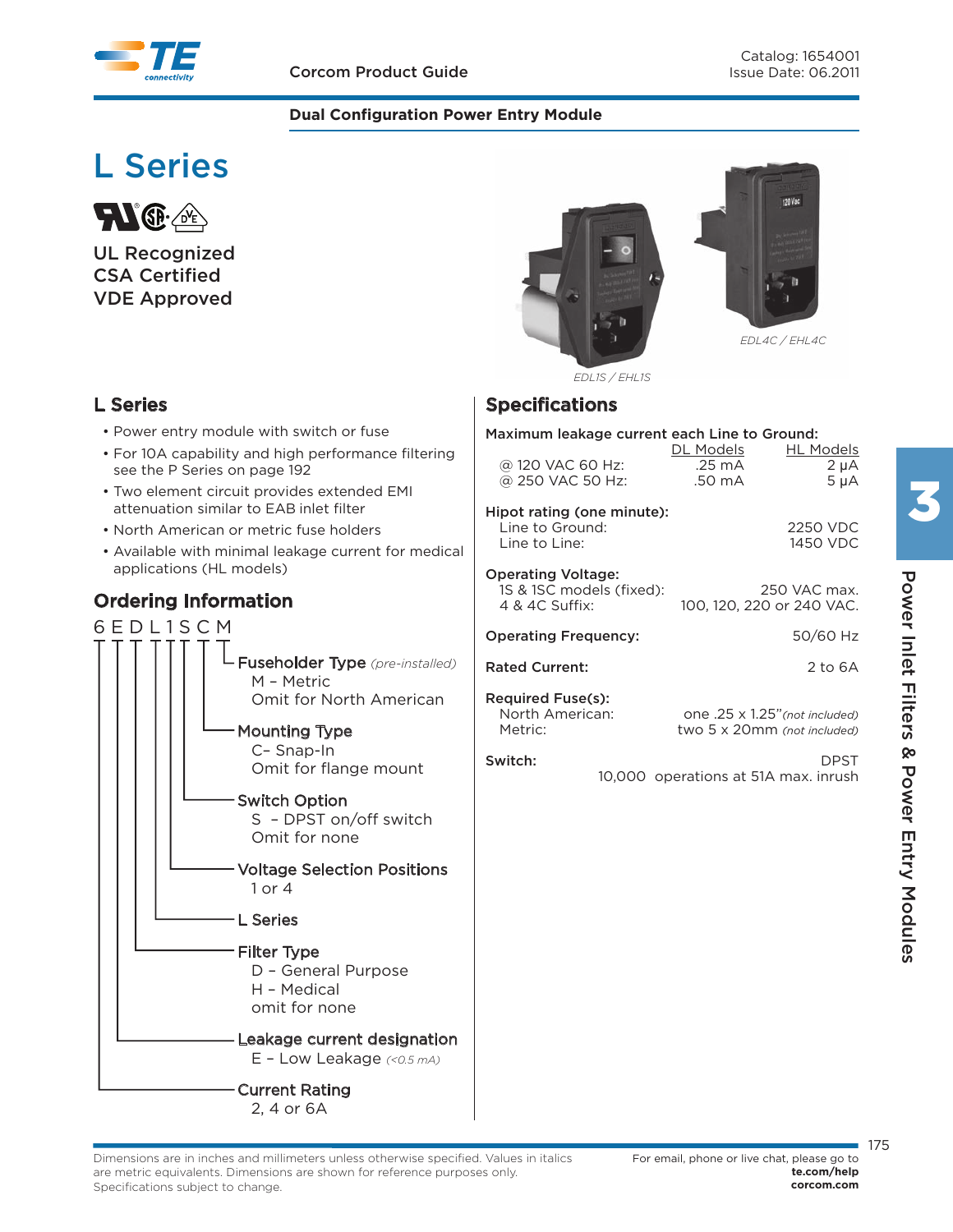## **L Series**

| <b>Available Part Numbers</b> |                                |                                                                                                                                                                                                                                                                                                                       |         | Metric Fusing |          |  |
|-------------------------------|--------------------------------|-----------------------------------------------------------------------------------------------------------------------------------------------------------------------------------------------------------------------------------------------------------------------------------------------------------------------|---------|---------------|----------|--|
|                               |                                | Flange Mount                                                                                                                                                                                                                                                                                                          | Snap-In | Flange Mount  | Snap-In  |  |
| Non-Filtered                  | Single Voltage,<br>Switched    | 6EL <sub>1</sub> S                                                                                                                                                                                                                                                                                                    | 6EL1SC  | 6EL1SM        | 6EL1SCM  |  |
|                               | 4 Voltage Select,<br>No Switch | North American Fusing<br>6FI4<br>6EL4C<br>6FI 4M<br>2EDL <sub>1S</sub><br>2EDL1SC<br>2EDL1SM<br>4EDL1S<br>4EDL1SC<br>4EDL1SM<br>6EDL1SC<br>6EDL1S<br>6EDL1SM<br>2FDI 4<br>2FDI 4C<br>2FDI 4M<br>4FDI 4C<br>4EDL4<br>4FDI 4M<br>6EDL4<br>6EDL4C<br>6EDL4M<br>6EHL1S<br>6EHL1SC<br>6EHL1SM<br>6EHL4C<br>6EHL4M<br>6EHL4 |         | 6EL4CM        |          |  |
|                               |                                |                                                                                                                                                                                                                                                                                                                       |         |               | 2EDL1SCM |  |
|                               | Single Voltage,<br>Switched    |                                                                                                                                                                                                                                                                                                                       |         |               | 4EDL1SCM |  |
| General<br>Purpose Filter     |                                |                                                                                                                                                                                                                                                                                                                       |         |               | 6EDL1SCM |  |
|                               |                                |                                                                                                                                                                                                                                                                                                                       |         |               | 2FDI 4CM |  |
|                               | 4 Voltage Select,<br>No Switch |                                                                                                                                                                                                                                                                                                                       |         |               | 4EDL4CM  |  |
|                               |                                |                                                                                                                                                                                                                                                                                                                       |         |               | 6EDL4CM  |  |
| <b>Medical Filter</b>         | Single Voltage,<br>Switched    |                                                                                                                                                                                                                                                                                                                       |         |               | 6EHL1SCM |  |
|                               | 4 Voltage Select,<br>No Switch |                                                                                                                                                                                                                                                                                                                       |         |               | 6EHL4CM  |  |

### **Voltage Selection**



To change selected voltage: disconnect the power cord; open cover using a small blade screwdriver or similar tool; insert the tool into the voltage selection slot and remove wheel from unit; select desired voltage; replace wheel into unit and close cover, making sure the selected voltage appears in connector window.

### **Recommended Panel Cutouts**



- (2) For panel thickness of  $.083 .126$  [2.1 3.2]
- 

(3) Mounting Holes .126 [3.20] Dia. for flange mounted versions only  $(4)$  For Snap-In applications, the 1.12 [28.5] sides of the cutout must have a .02 [.508] radius on the installation side. Not required for flange mount versions.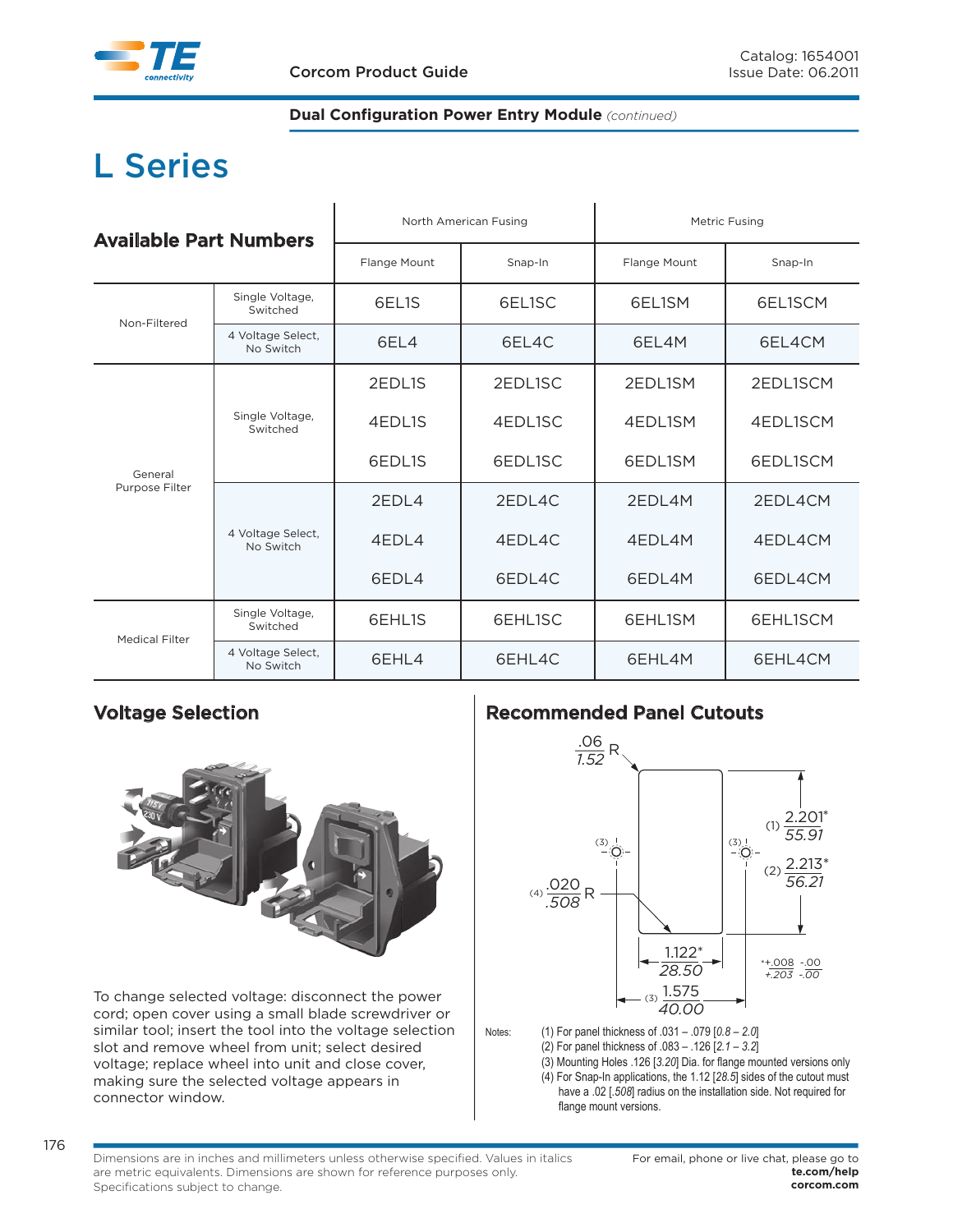

## **L Series**

## **Electrical Schematics**

### **DL Models**

Single Voltage, Switched (DL1S)



## 4 Voltage Select, No-Switch (DL4)



## **HL Models**



## 4 Voltage Select, No-Switch (HL4)



Note 2: On/Off switch present only with "S" suffix models

## **Accessories**

GA400: NEMA 5-15P to IEC 60320-1 C-13 line cord



LA303: Voltage Select Wheel, 3 position Selection drum for use with L4 models.

Marked with 110V, 220V and 240V

LA304: Voltage Select Wheel, 4 position

 Selection drum for use with L4 models. Marked with 100V, 110V, 220V and 240V. One LA304 comes standard with each L4 model.



#### LA400: Blank insert

Blank to replace switch in single voltage models

#### LA601: Insulating Boot

 Plastic shroud to cover back of module to prevent inadvertent access

## **Replacement Fuse Holders**

LA200: North American Fuseholder Accommodates one .25 x 1.25" fuse

#### LA201: Metric Fuseholder

Accommodates one 5 x 20mm metric fuse





177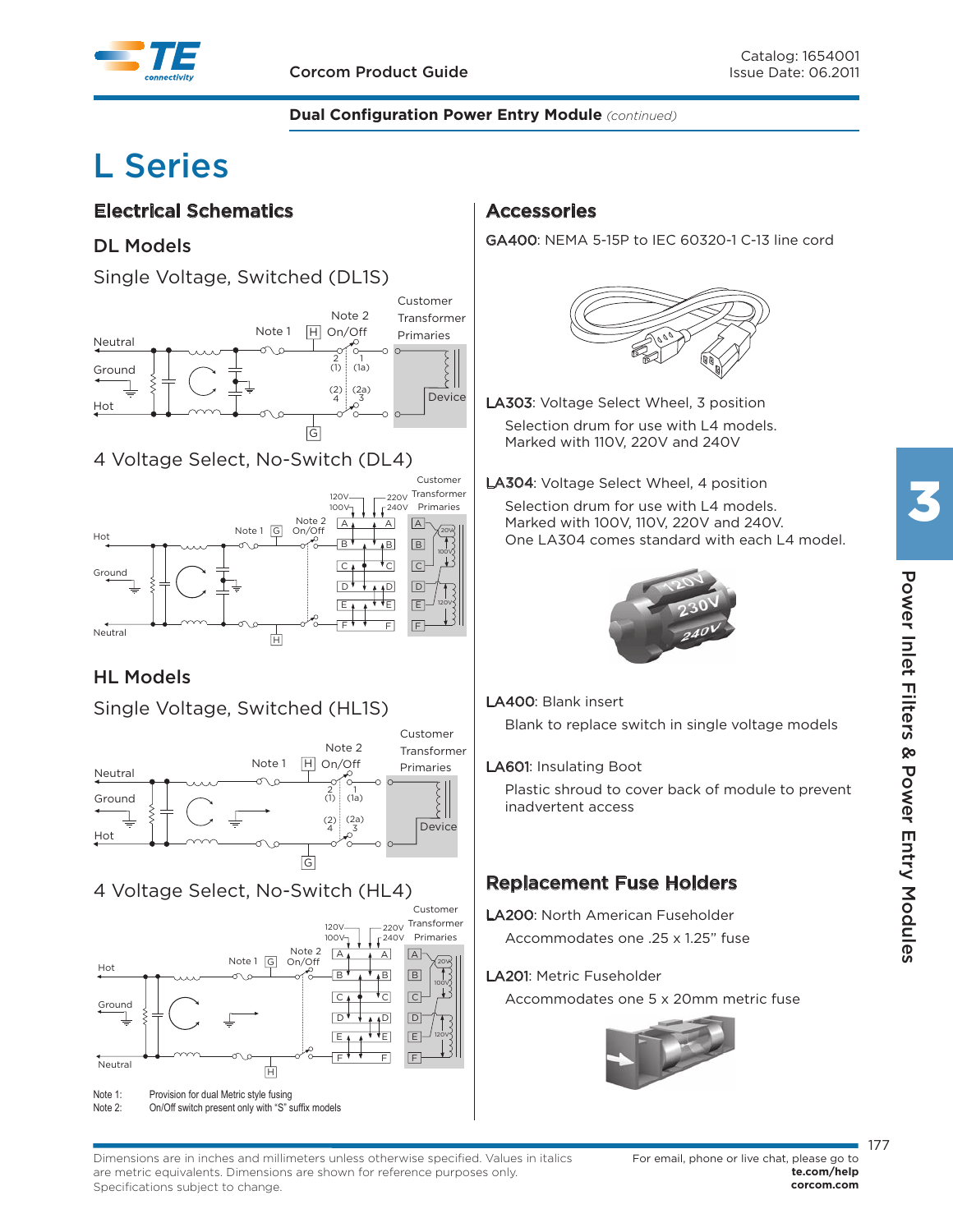

## **L Series**

## **Case Styles**

#### **Flange Models, Non-filtered**





Switched model shown, for non-switched detail refer to snap-in models

**Typical Dimensions:** 

Line Inlet (1): IEC 60320-1 C14 Backplate Terminals: 110 [2.79]<br>Switch Terminals: 187 [4.765

.187 [4.765] with .07 x .16 [1.8 x 3.8] slot

 $\overline{\circ}$ 

## **Flange Models, Filtered**



Switched model shown, for non-switched detail refer to snap-in models Metric fuse models have an additional jumper from filter to module

Typical Dimensions:<br>Line Inlet (1):

Backplate Terminals: 110 [2.79]

IEC 60320-1 C14 Switch Terminals: 187 [4.765] with .07 x .16 [1.8 x 3.8] slot

## **Snap-in Models, Non-filtered**





Non-switched model shown, for switched detail refer to flange models

**Typical Dimensions:** 

Backplate Terminals: 110 [2.79]<br>Switch Terminals: 187 [4.765

Line Inlet (1): IEC 60320-1 C14 .187 [4.765] with .07 x .16 [1.8 x 3.8] slot

## **Snap-in Models, Filtered**





Non-switched model shown, for switched detail refer to flange models Metric fuse models have an additional jumper from filter to module

⊵  $\mathbf{r}$ 

Typical Dimensions:<br>Line Inlet (1):

Backplate Terminals: 110 [2.79]

IEC 60320-1 C14 Switch Terminals: . . . . . . . . 187 [4.765] with .07 x .16 [1.8 x 3.8] slot

## **Case Dimensions**

|            | А      | в             | C      | D      | Е      | F      |
|------------|--------|---------------|--------|--------|--------|--------|
| Model No.  | (max.) | ±.015<br>±.38 | (max.) | (max.) | (max.) | (ref.) |
| Flange     | 1.98   | 1.575         | 2.3    | 2.14   | 1.66   | 1.11   |
| Unfiltered | 50.29  | 40.0          | 58.42  | 54.36  | 42.16  | 28.19  |
| Snap-in    | 1.28   |               | 2.3    | 2.14   | 1.66   | 1.11   |
| Unfiltered | 32.51  |               | 58.42  | 54.36  | 42.16  | 28.19  |
| Flange     | 1.98   | 1.575         | 2.3    | 2.14   | 2.01   | 1.11   |
| Filtered   | 50.29  | 40.0          | 58.42  | 54.36  | 51.05  | 28.19  |
| Snap-in    | 1.28   |               | 2.3    | 2.14   | 2.01   | 1.11   |
| Filtered   | 32.51  |               | 58.42  | 54.36  | 51.05  | 28.19  |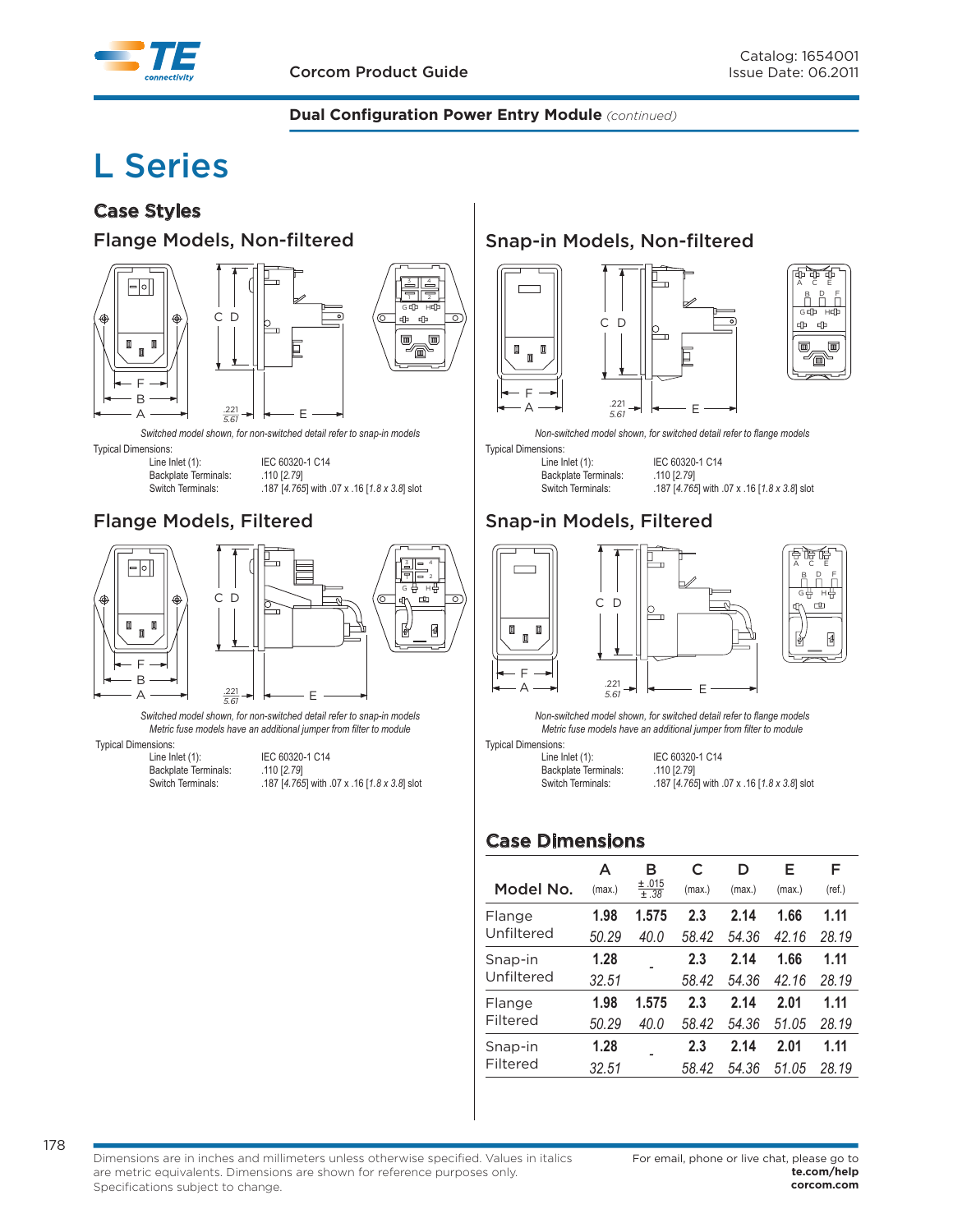## **L Series**

### **Performance Data**

#### **Typical Insertion Loss**

Measured in closed 50 Ohm system



Differential Mode / Symmetrical (L-L)

## **Minimum Insertion Loss**

Measured in closed 50 Ohm system

| Common Mode / Asymmetrical (Line to Ground) |                        |     |    |    |    |    |
|---------------------------------------------|------------------------|-----|----|----|----|----|
| <b>Current</b>                              | <b>Frequency – MHz</b> |     |    |    |    |    |
| <b>Rating</b>                               | .05                    | .15 | 1  | 5  | 10 | 30 |
| <b>EDL Models</b>                           |                        |     |    |    |    |    |
| 1A                                          | 6                      | 14  | 24 | 40 | 45 | 50 |
| 3A                                          | 2                      | 8   | 18 | 32 | 38 | 45 |
| 6A                                          | 1                      | 6   | 17 | 31 | 37 | 45 |
| <b>EHL Models</b>                           |                        |     |    |    |    |    |
| 6A                                          | 3                      | 8   | 15 | 18 | 18 | 18 |

0.1 1 10 30

ncy in MHz

#### Differential Mode / Symmetrical (Line to Line)

| <b>Current</b>    | <b>Frequency - MHz</b> |       |    |    |    |    |    |
|-------------------|------------------------|-------|----|----|----|----|----|
| Rating            | .05                    | .15.5 | 1  | 3  | 5  | 10 | 30 |
| <b>EDL Models</b> |                        |       |    |    |    |    |    |
| 1A                | 7                      | 16    | 21 | 23 | 37 | 47 | 50 |
| 3A                | 6                      | 14    | 18 | 23 | 26 | 45 | 47 |
| 6A                | 6                      | 15    | 20 | 25 | 24 | 45 | 50 |
| <b>EHL Models</b> |                        |       |    |    |    |    |    |
| 6A                | 4                      | 14    | 20 | 28 | 32 |    |    |

#### Dimensions are in inches and millimeters unless otherwise specified. Values in italics are metric equivalents. Dimensions are shown for reference purposes only. Specifications subject to change.

179